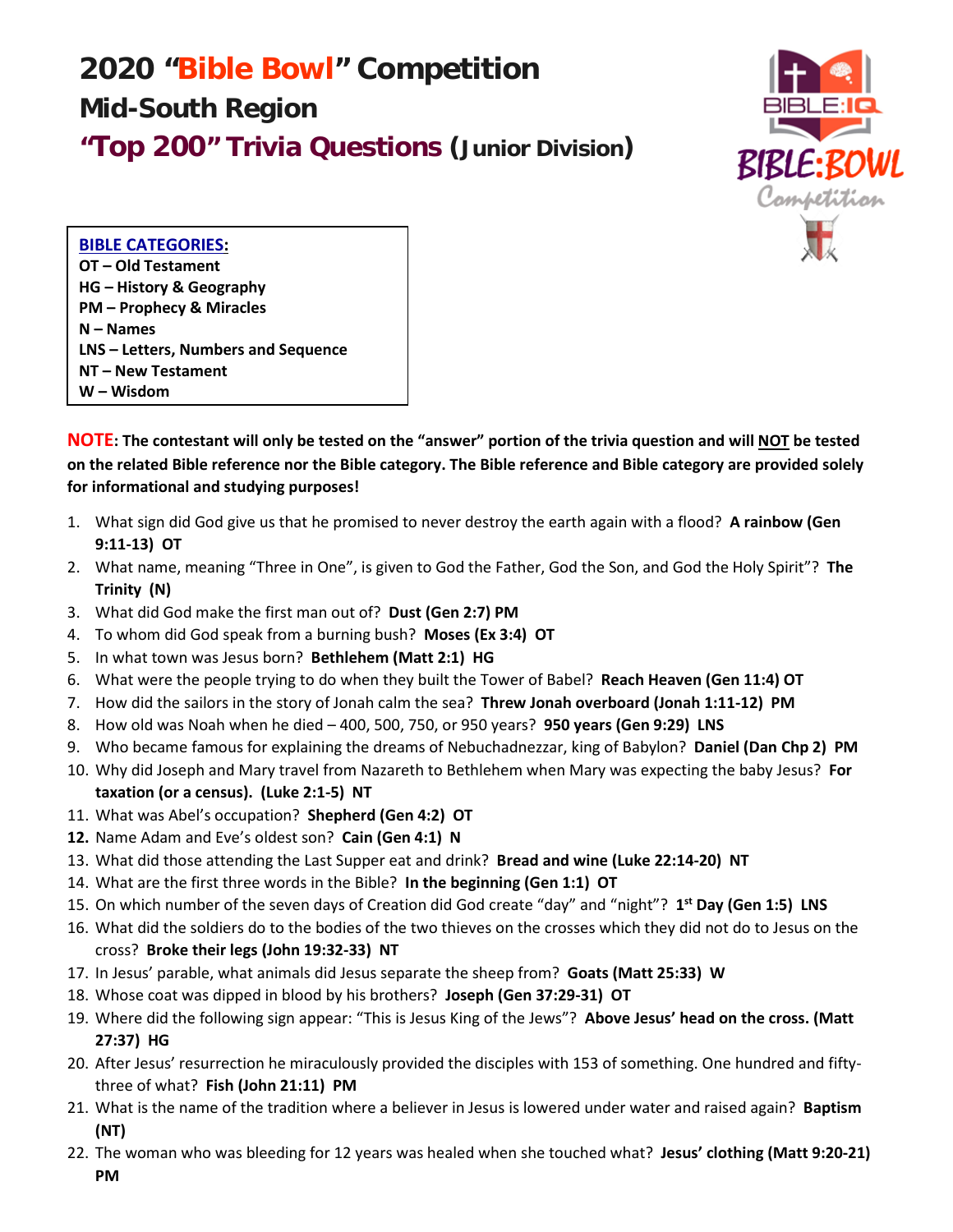- 23. The wise men brought three kinds of gifts to baby Jesus: gold, myrrh, and what else? **Frankincense (or incense) (Matt 2:11) NT**
- 24. What kind of water did Jesus offer the woman at Jacob's well? **Living water (John 4:10) W**
- 25. What was Cain's occupation? **Farmer (Gen 4:2) OT**
- 26. What was the most important event in the Bible to take place at Golgotha? **Jesus' crucifixion (John 19:17-18) HG**
- 27. Jesus gave Peter the keys to what kingdom? **Heaven (Matt 16:19) NT**
- 28. What kind of gate did Jesus say a Christian has to go through? **Straight or narrow (Matt 7:13-14) W**
- 29. King Nebuchadnezzar ordered his subjects to fall down and worship him whenever they heard what? **Music (Dan 3:15) OT**
- 30. What kind of tree did Jesus cause to wither because it had no fruit? **A fig tree (Matt 21:9) PM**
- 31. What did the serpent talk Eve into doing in the Garden of Eden? **Eating the forbidden fruit (Gen 3:6) OT**
- 32. Who was Jonathan's best friend? **David (1 Sam 18:1) N**
- 33. How many books are there in the OT? **39 (LNS)**
- 34. What does the word "gospel" mean? **Good news (NT)**
- 35. What did the people use to build the tower of Babel? **Bricks or stones (Gen 11:3) OT**
- 36. Who destroyed the tower of Babel? **God (Gen 11:5-9) HG**
- 37. Where did Samson miraculously find honey to eat? **Inside the dead body of a lion (Judges 14:8-9) PM**
- 38. Who cried after hearing a rooster (or cock) crow? **Peter (Matt 26:75) N**
- 39. When Jesus came back from praying his last time in the garden, what were the disciples doing? **Sleeping (Matt 26:40) NT**
- 40. Which book of the Bible contains the line: "The Lord is my shepherd." **Psalms (Ps 23:1) W**
- 41. What are all of the following Mediterranean, Galilee, Red, and Dead? **All seas. (HG)**
- 42. To whom was Jesus speaking when he said: "Unless you are born again you cannot see the Kingdom of God."? **Nicodemus (John 3) NT**
- 43. When Adam and Eve ate the forbidden fruit, from where did God drive them out? **The Garden of Eden (Gen 3:24) HG**
- 44. Name Abraham's nephew who was saved from the destruction of Sodom and Gomorrah. **Lot (Gen 12:5; 19:15- 16) N**
- 45. How many times each day did the ravens bring food to Elijah? **Twice (1 Kings 17:6) LNS**
- 46. How many disciples did Jesus have in the early days of his ministry? **12 (Matt 10:1-4) LNS**
- 47. What nickname did the disciple Thomas earn for not believing Jesus had risen from the dead? **Doubting Thomas (John 20:24-29) NT**
- 48. Who ate the holy temple bread when he was hungry? **David (1 Sam 21:6; Mark 2:25-26) OT**
- 49. Who was the next leader of the Israelites after Moses died? **Joshua (Josh 1:1-2) HG**
- 50. What did God make out of Adam's rib? **Eve (or woman) (Gen 2:22) OT**
- 51. What are palsy, dropsy, and leprosy, all mentioned in the NT? **Diseases (PM)**
- 52. What was the name of Abraham before God changed it? **Abram (Gen 11:27) N**
- 53. What did Jesus write on the only time the Bible mentions him writing? **The ground (John 8:6) NT**
- 54. What did Solomon once order to be cut in half to settle an argument between two women, knowing it wouldn't be done? **A baby (1 Kings 3:16-28) OT**
- 55. What did God use to drive back the waters of the Red Sea to let the Israelites go through? **Wind (Ex 14:21) OT**
- 56. Where was Jesus tempted by Satan for 40 days? **In the desert or wilderness (Matt 4:1-11) HG**
- 57. What had happened to Jesus just before a dove perched on his shoulder? **He was baptized (Matt 3:16) NT**
- 58. Who adopted Moses? **Pharaoh's daughter (Ex 2:10) OT**
- 59. Into what country did an angel tell Joseph to take Mary and baby Jesus from Bethlehem? **Egypt (Matt 2:13) HG**
- 60. Who did Jesus tell the disciples would come after he had gone to Heaven and who would help them remember all the things Jesus had told them? **The Holy Spirit or Ghost (John 14:26) PM**
- 61. On which number of the 7 days of Creation did God create the birds, fish, and sea creatures? **The 5th day (Gen 1:20-23) LNS**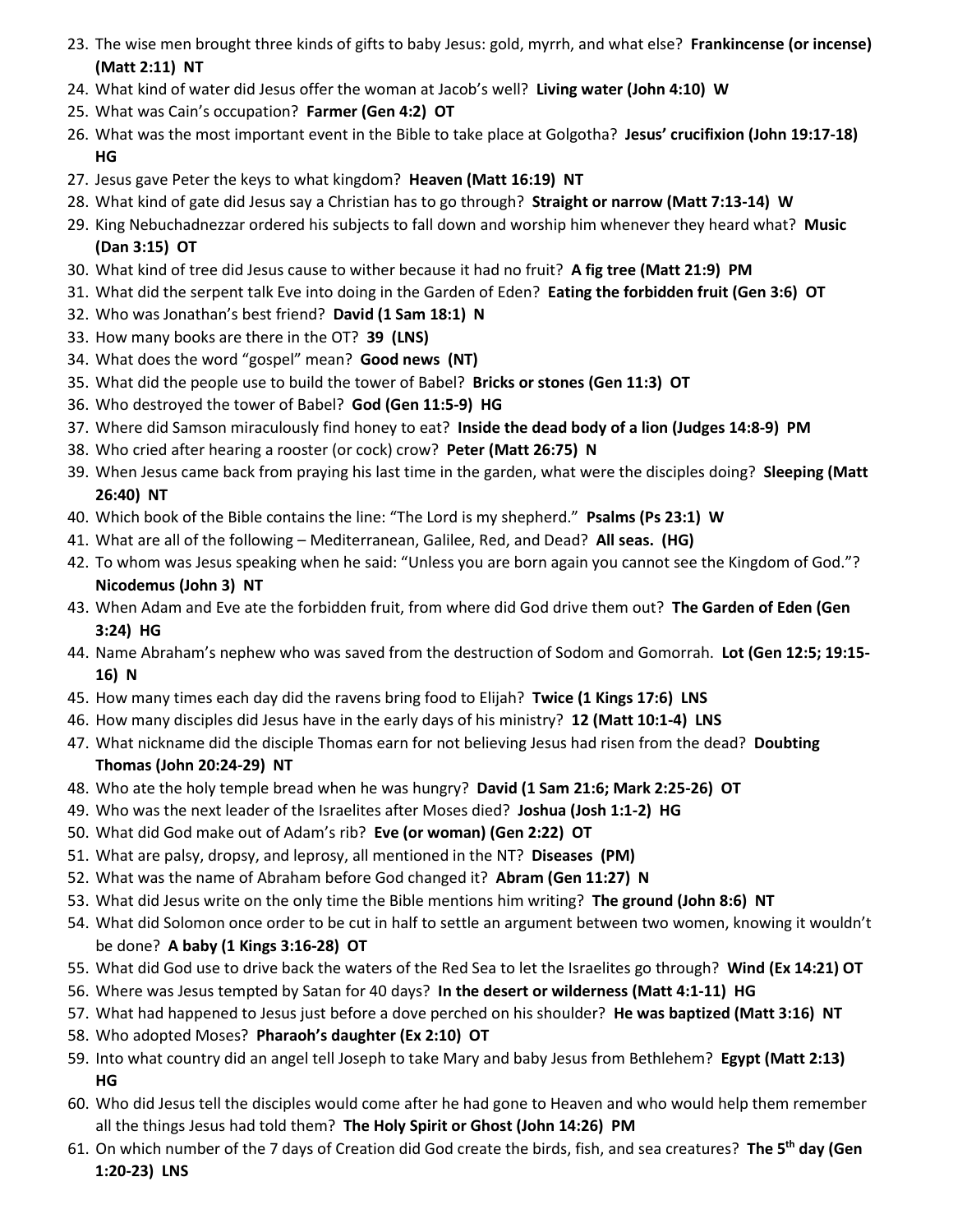- 62. How did God guide the Israelites through the desert by day when fleeing from Egypt? **With a cloud (Ex 13:21) OT**
- 63. Which mountain did Noah's ark rest on after the water receded? **Mt. Ararat (Gen 8:4) HG**
- 64. Who were the only people saved from the destruction of Sodom and Gomorrah? **Lot and his family (Gen 19:15-16) N**
- 65. To whom did Jesus say: "It is written, "Thou shalt not tempt the Lord your God"."? **Satan (Matt 4:7) NT**
- 66. What has become the traditional name for the meal which Jesus had with his disciples just before he was arrested? **The Last Supper (HG)**
- 67. What was the name of the food that God provided for the Israelites while they were wandering in the desert? **Manna (or bread). (Ex 16:15) OT**
- 68. In what river did John the Baptist do most of his baptizing? **The Jordon River (Matt 3:6) HG**
- 69. Who told Joseph to marry Mary? **An angel (Matt 1:20) PM**
- 70. What did God ask Abraham to do with Isaac on Mt. Moriah? **Sacrifice him (Gen 22:2) HG**
- 71. Who was Isaac's favorite son? **Esau (Gen 25:28) N**
- 72. How many days did the waters remain on the earth after the flood 7, 10, 40, 150, or 365? **150 days (Gen 7:24) LNS**
- 73. Who in the NT is recorded to have walked on water (other than Jesus)? **Peter (Matt 14:24-29) NT**
- 74. Who named all the living creatures? **Adam (Gen 2:19) OT**
- 75. Who pushed down the pillars of a temple killing thousands of Philistines and himself? **Samson (Judges 16:29- 30) N**
- 76. What was the name of the prisoner freed instead of Jesus just before Jesus' crucifixion? **Barabbas (Matt 27:16- 26) NT**
- 77. In what city was Jesus put to trial and crucified on the cross? **Jerusalem (HG)**
- 78. Which writer of the NT was healed of blindness? **Paul or Saul (Acts 9) PM**
- 79. Which disciple's mother-in-law did Jesus heal from a fever: James, John, Peter, or Thomas? **Peter (Matt 8:14- 15) N**
- 80. Who's picture was on the coin which Jesus discussed with the Pharisees? **Caesar's (Matt 22:19-21) HG**
- 81. Jesus said that it was more difficult for a rich man to enter the kingdom of God than for what kind of animal to go through the eye of a needle? **Camel (Matt 19:24) W**
- 82. Which of the following was not a queen: Ruth, Esther, Cleopatra, or Jezebel? **Ruth (HG)**
- 83. Who's head was brought to Herod's niece on a platter? **John the Baptist's (Matt 14:3-12) NT**
- 84. What does "Golgotha" mean? **The place of the skull (Matt 27:33) HG**
- 85. Who was chosen as queen from a beauty contest: Ruth, Esther, Cleopatra, or Jezebel? **Esther (Est 2) N**
- 86. What part of the body does James say can be a restless evil, full of deadly poison? **The tongue (James 3:8) W**
- 87. Where did Joseph's brothers get the blood in which they dipped his coat of many colors? **They killed a goat. (Gen 37:31) OT**
- 88. Name the mother of John the Baptist? **Elizabeth (Luke 1:57-60) N**
- 89. How many soldiers cast lots for Jesus' clothing when he was crucified? **4 (John 19:23) LNS**
- 90. Who offered Jesus "all the kingdoms in the world" if Jesus would worship him? **Satan (Matt 4:8-9) NT**
- 91. After what ancestor of Jesus was the well named where Jesus offered a Samaritan woman "living water"? **Jacob (John 4:6) HG**
- 92. What kind of animal spoke to Balaam? **Donkey (Numbers 22:21-35) PM**
- 93. Where does Jesus say we should store up our treasures? **Heaven (Matt 6:20) W**
- 94. What kind of animal's jawbone did Samson use to kill 1,000 Philistines? **Donkey (ass) (Judges 15:15) OT**
- 95. According to tradition, what would happen to the first person to enter the troubled or stirred waters of Bethesda? **He would be healed (John 5:1-15) HG**
- 96. What is the English translation of "Immanuel", which Isaiah prophesied would be a name used for Jesus? **God with us. (Isaiah 7:14 and Matt 1:23) PM**
- 97. What king became jealous of David's success in battle? **Saul (1 Sam 18:8-9) N**
- 98. How did Judas show the chief priests which man was Jesus (just prior to arresting Jesus)? **With a kiss (Matt 26:48) NT**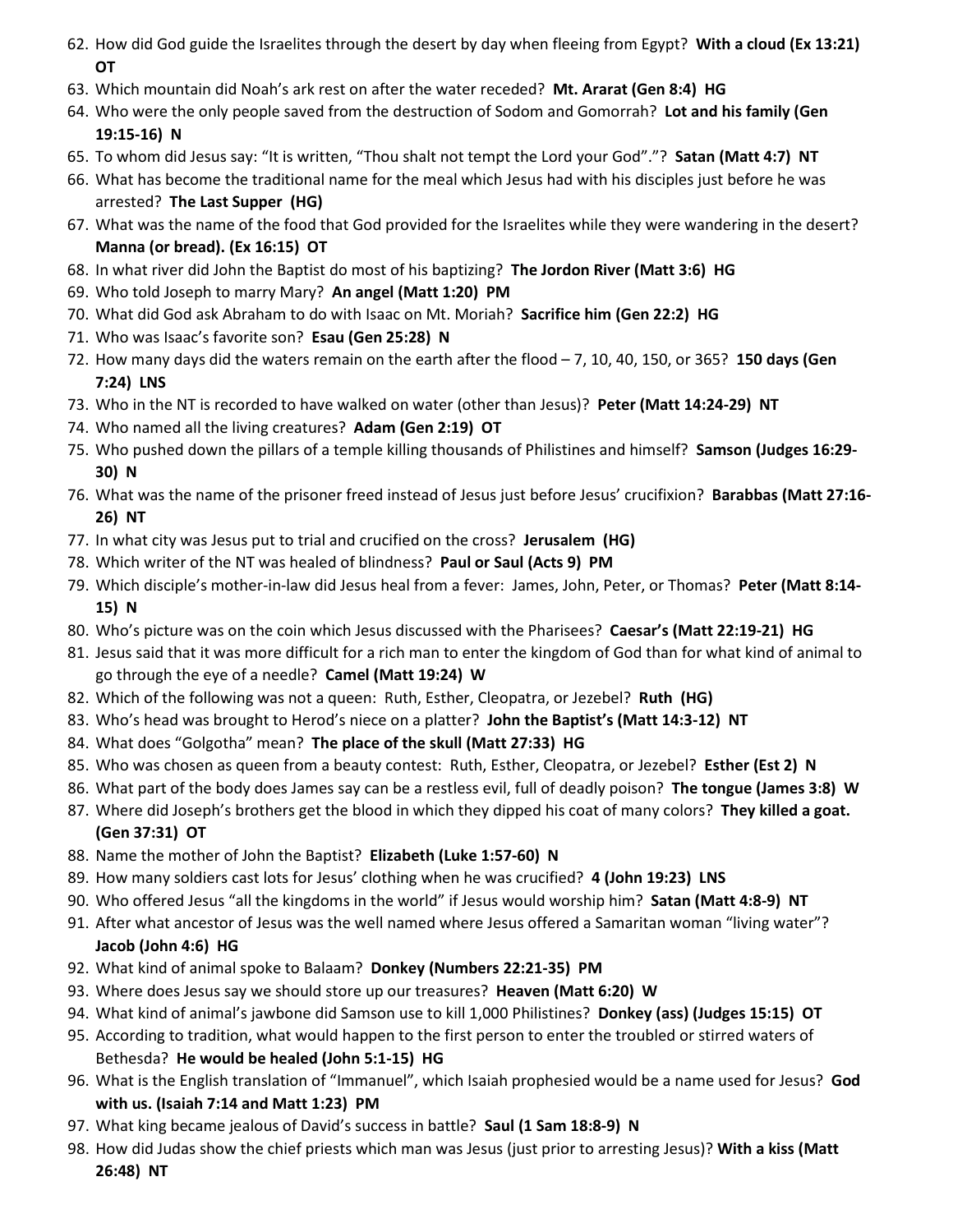- 99. To whom did the coat of many colors belong? **Joseph (Gen 37:3) OT**
- 100. What did Isaiah, Jeremiah, and Ezekiel have in common? **They were prophets. (PM)**
- 101. What was the name of the king who tried to get the wise men to lead him to baby Jesus? **Herod (Matt 2:7-**
	- **8) N**
- 102. What were the stories called which Jesus told in order to teach a lesson or a moral? **Parables (NT)**
- 103. Which book of the Bible did John write mostly to *reveal* the future? **Revelation (PM)**
- 104. Name the brother of Martha and Mary, who was raised from the dead. **Lazarus (John 11) N**
- 105. How many people in the Bible walked on water? **Two (Jesus and Peter) (Matt 14:22-36) LNS**
- 106. Under OT law, what percentage of a man's wealth, given to God, was called a tithe? **10% (Lev 27:28-34) HG**
- 107. In the story of the exodus of the Israelites from Egypt, what man was appointed by God to lead them out?

## **Moses (Ex 3:10-22) OT**

- 108. Name the woman who poured perfume on Jesus at Bethany. **Mary (John 11:1-3) N**
- 109. How many stories (levels) did Noah's ark have? **3 (Gen 6:16) LNS**
- 110. What did Jesus wear on his head when he was on the cross? **A crown of thorns (Matt 27:29) NT**
- 111. To whom did God give the Ten Commandments? **Moses (Ex 20:1-17) OT**
- 112. Why did Mary, Joseph, and Baby Jesus have to sleep in a stable? **There was no room in the inn. (Luke 2:7) NT**
- 113. What is the first line of the 23rd Psalm? **The Lord is my shepherd. (Psalm 23:1) W**
- 114. As told in the book of Genesis, what rested on Mt. Ararat and is still believed to be there today? **Noah's ark (Gen 8:4) OT**
- 115. What country is known as the Holy Land? **Israel (HG)**
- 116. From what was Paul healed by Ananias? **Blindness (Act 9:17-18) PM**
- 117. How many baskets were needed to pick up the left-over food after Jesus fed over 5,000 people with five loaves and two fish? **12 baskets (Matt 14:20) LNS**
- 118. Why did Pilate put a big rock in front of the tomb of Jesus? **Because he thought the disciples might steal Jesus' body (Matt 27:64) NT**
- 119. Through which sea did God let the Israelites pass by dividing the waters? **The Red Sea (Ex 14:21 & 13:18) HG**
- 120. When Aaron threw his rod down before the Pharoah, what did it change into? **A snake or serpent (Ex 7:10) PM**
- 121. Who did Mary Magdalene think Jesus was when he first spoke to her after his resurrection? **The gardener (John 20:11-15) NT**
- 122. What is the following list of virtues called: love, joy, peace, patience, kindness, goodness, faithfulness, gentleness, and self-control? **Fruits of the Spirit (Gal 5:22) W**
- 123. About what did Samson lie to Delilah three times? **The secret of his strength (Judges 16) OT**
- 124. Which king of Israel was most known for wisdom? **Solomon (1 Kings 3:12) HG**
- 125. Which prophet was taken to Heaven in a whirlwind? **Elijah (2 Kings 2:11) PM**
- 126. What were the first four words Jesus said to the disciples when he first saw them after his resurrection? **"Peace be with you." (John 20:19) NT**
- 127. What does the Bible say is the beginning of knowledge or wisdom? **Fear of the Lord. (Ps 111:10; Prov 1:7) W**
- 128. What town's babies were ordered killed by King Herod? **Bethlehem (Matt 2:16) HG**
- 129. On the Day of Pentecost when the disciples heard the Holy Spirit enter the room what did it sound like? **A loud wind (Acts 2:2) PM**
- 130. Name the first book in the NT? **Matthew (LNS)**
- 131. What did the dove have in its beak when it returned to the ark? **A leaf (Gen 8:11) OT**
- 132. Who destroyed the cities of Sodom and Gomorrah? **God (Gen 19:24-25) PM**
- 133. Whose wife turned into a "pillar of salt" when she looked back? **Lot's (Gen 19:26) N**
- 134. How many books are there in the NT? **27 (LNS)**
- 135. According to 1 Corinthians 6:19, a Christian's body is the temple of what? **The Holy Spirit or Ghost (1 Cor**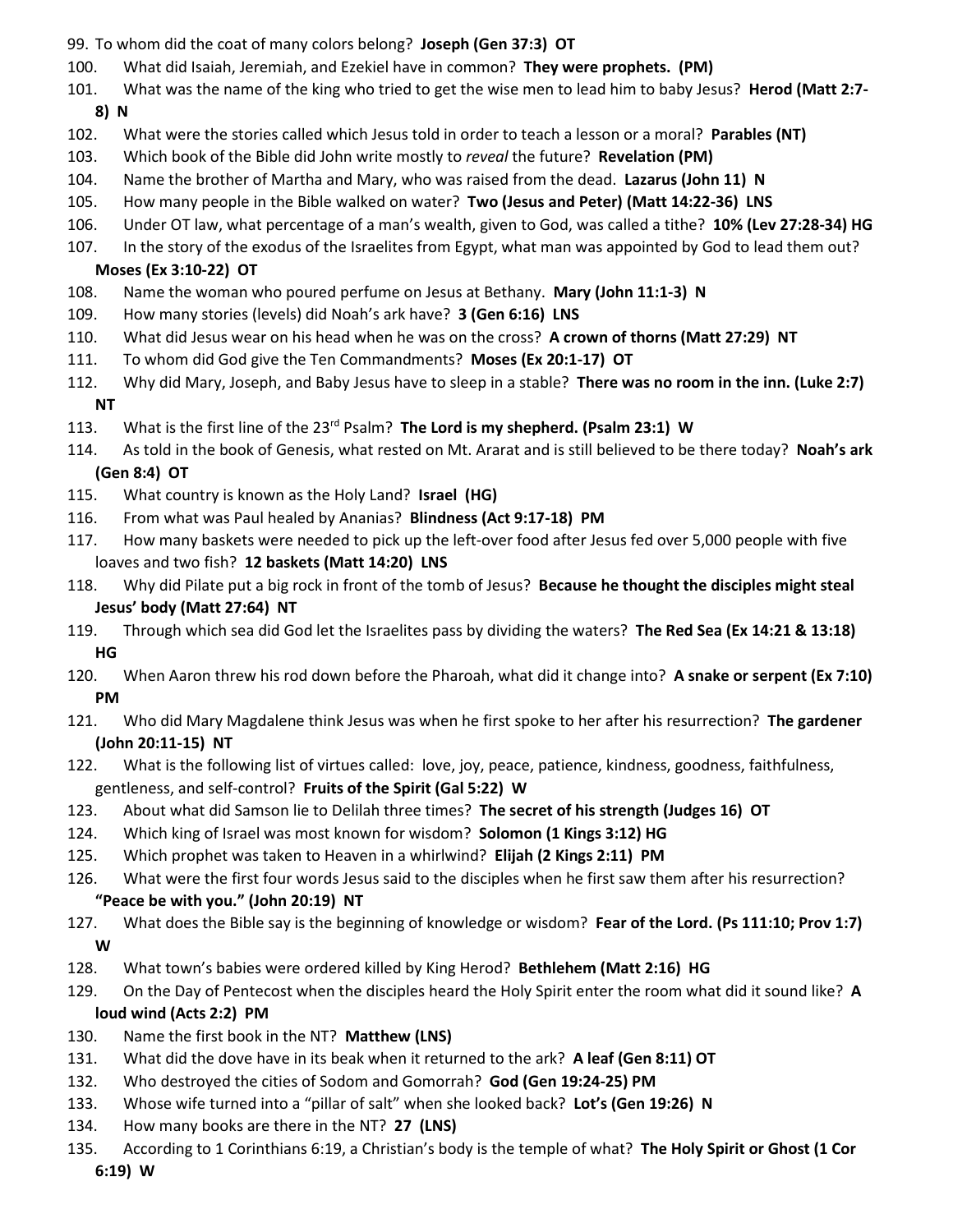- 136. For how many hours did the sky darken even though it was day time when Jesus was crucified? **3 hours (Matt 27:45) LNS**
- 137. Who made the first clothes of animal skins which Adam and Eve wore? **God (Gen 3:21) OT**
- 138. What did Herod's niece do which pleased him? **Danced (Matt 14:6) NT**
- 139. Complete with one word the following invitation of Jesus to Peter and Andrew: "I will make you fishers of \_\_\_\_\_\_\_." **Men (or people) (Matt 4:19) W**
- 140. What holiday celebrates Jesus' rising from the dead so the people who believe in him can live forever? **Easter (HG)**
- 141. How many times did God punish the Egyptians before Moses led the people out of Egypt? **10 (Ex 7-11) LNS**
- 142. What did Peter do three times before a rooster (or cock) crowed? **Denied Jesus, or pretended he didn't**

## **know him. (Luke 22:54-62) NT**

- 143. Who wrote more books of the OT than any other person? **Moses (HG)**
- 144. How many days had Lazarus been dead in the tomb when Jesus brought him back to life? **4 Days (John 11:39) PM**
- 145. Who was the most sneaky beast in the Garden of Eden? **The snake or serpent (Gen 3:1) OT**
- 146. What is the name given to the day when the Holy Spirit first came upon the disciples and tongues of fire appeared over them and they spoke in different languages? **The Day of Pentecost (Acts 2:1-4) PM**
- 147. Who in the NT wore clothing made of camel hair? **John the Baptist (Matt 3:1-4) N**
- 148. Jesus once healed 10 men at one time of the same disease. What disease? **Leprosy (Luke 17:11-14) PM**
- 149. Name the last book of the OT? **Malachi (LNS)**
- 150. What did the mother of Jesus and the sister of Martha have in common? **Their first name – Mary. (N)**
- 151. For how many days was Paul (Saul) blind? **3 Days (Act 9:9) LNS**
- 152. In which book of the Bible do we find the story of the fall of the city of Jericho? **Joshua (Josh 6) HG**
- 153. What did God do with Jacob all night before changing Jacob's name to Israel? **Wrestle (Gen 32:28) PM**
- 154. What was the name of the person who betrayed Jesus? **Judas (or Judas Iscariot) (Matt 26:14-16) N**
- 155. During the time when man was building the Tower of Babel, how many different languages were there in the world? **1 (Gen 11:1) LNS**
- 156. Name the first two books of the Bible? **Genesis and Exodus (LNS)**
- 157. What ate all the grass, leaves and fruit in one of Moses' plagues upon Egypt? **Locusts (Ex 10:13-15) PM**
- 158. Where did Jesus tell the good thief on the cross he would see him that day? **In Paradise or Heaven (Luke 23:42-43) NT**
- 159. What question did Jesus ask Peter three times? **"Do you love me?" (John 21:15-17) NT**
- 160. Which prophet spent three days in a big fish and then miraculously came back alive? **Jonah (Jonah 1:17) PM**
- 161. What twin brothers in the Bible are described as being "one hairy" and "one smooth"? **Jacob and Esau (Gen 27:11) OT**
- 162. What race of people was kept in slavery in Egypt for several hundred years? **The Israelites or Hebrews (HG)**
- 163. Moses and the apostle John wrote the same number of books in the Bible. How many did each write? **Five (LNS)**
- 164. How was Stephen, the first Christian martyr, killed? **He was stoned. (Acts 7:54-60) NT**
- 165. Fill in the following blank: "The \_\_\_\_\_\_ of money is the root of all evil." **Love (1 Tim 6:10) W**
- 166. The Bible has two parts. What are the two parts called? **Old Testament and New Testament (HG)**
- 167. What weapon caused Jesus to bleed from his side while on the cross? **A spear (John 19:34) NT**
- 168. What did Satan try to get Jesus to change into bread? **Stones (Matt 4:3) NT**
- 169. Who killed Goliath? **David (1 Sam 17:51) N**
- 170. What river did God dry up to let the Israelites cross? **The Jordan River (Josh 3:13-14) HG**
- 171. What wicked queen of Israel wanted to kill the prophet Elijah? **Jezebel (1 Kings 19:1-2) PM**
- 172. Which of these women was the great-grandmother of King David: Sarah, Rachel, Rebekah, or Ruth? **Ruth (Matt 1:5-6) N**
- 173. How many times was Paul shipwrecked? **3 (2 Cor 11:25) LNS**